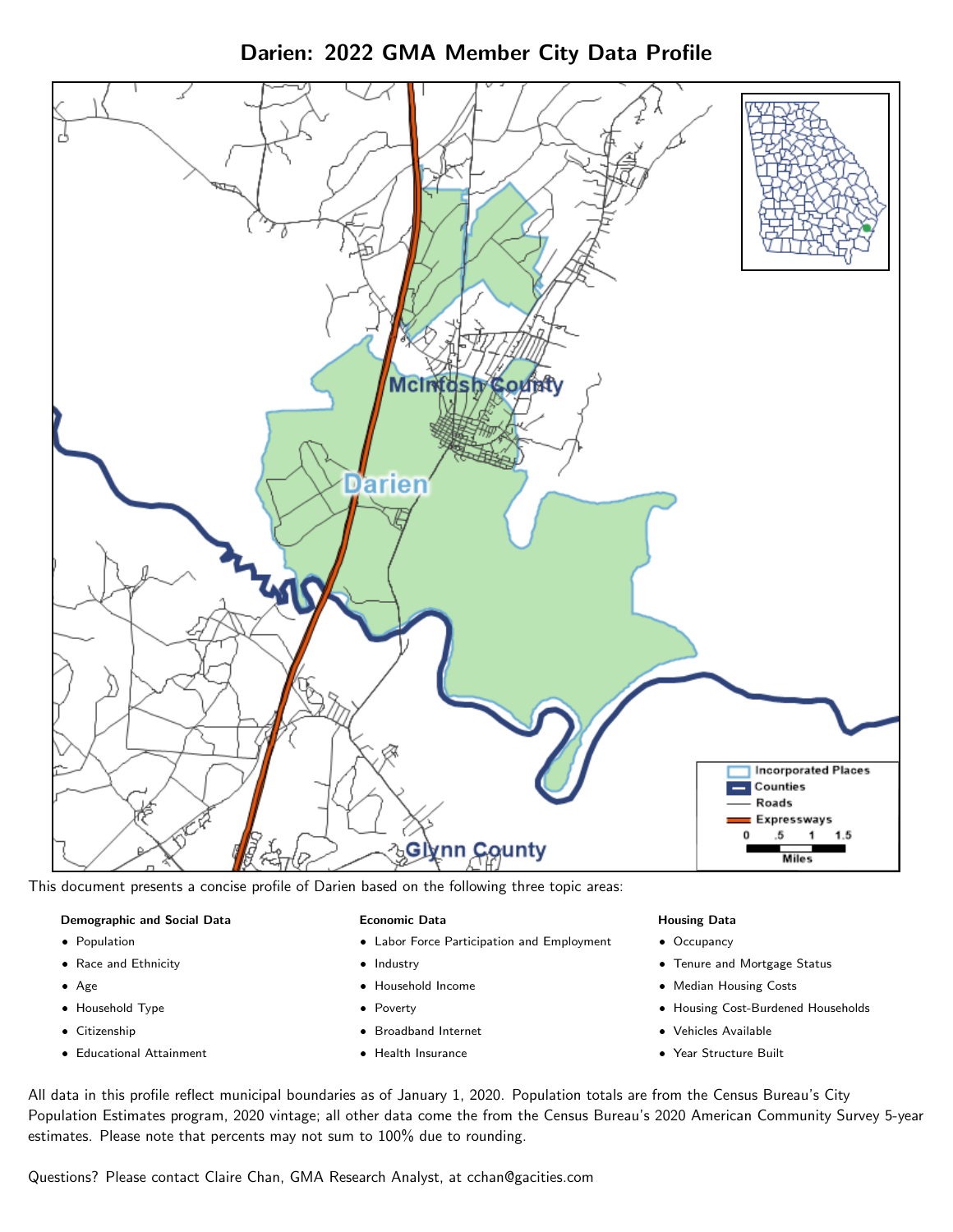# Darien: Demographic and Social





**Citizenship** 



Source: American Community Survey, 2020 5-year estimates, table B05002 Source: American Community Survey, 2020 5-year estimates, table B15002

Race and Ethnicity



Source: U.S. Census Bureau, City Population Estimates, 2020 vintage Source: American Community Survey, 2020 5-year estimates, table B03002

## Household Type



Source: American Community Survey, 2020 5-year estimates, table B01001 Source: American Community Survey, 2020 5-year estimates, table B11001

#### Educational Attainment



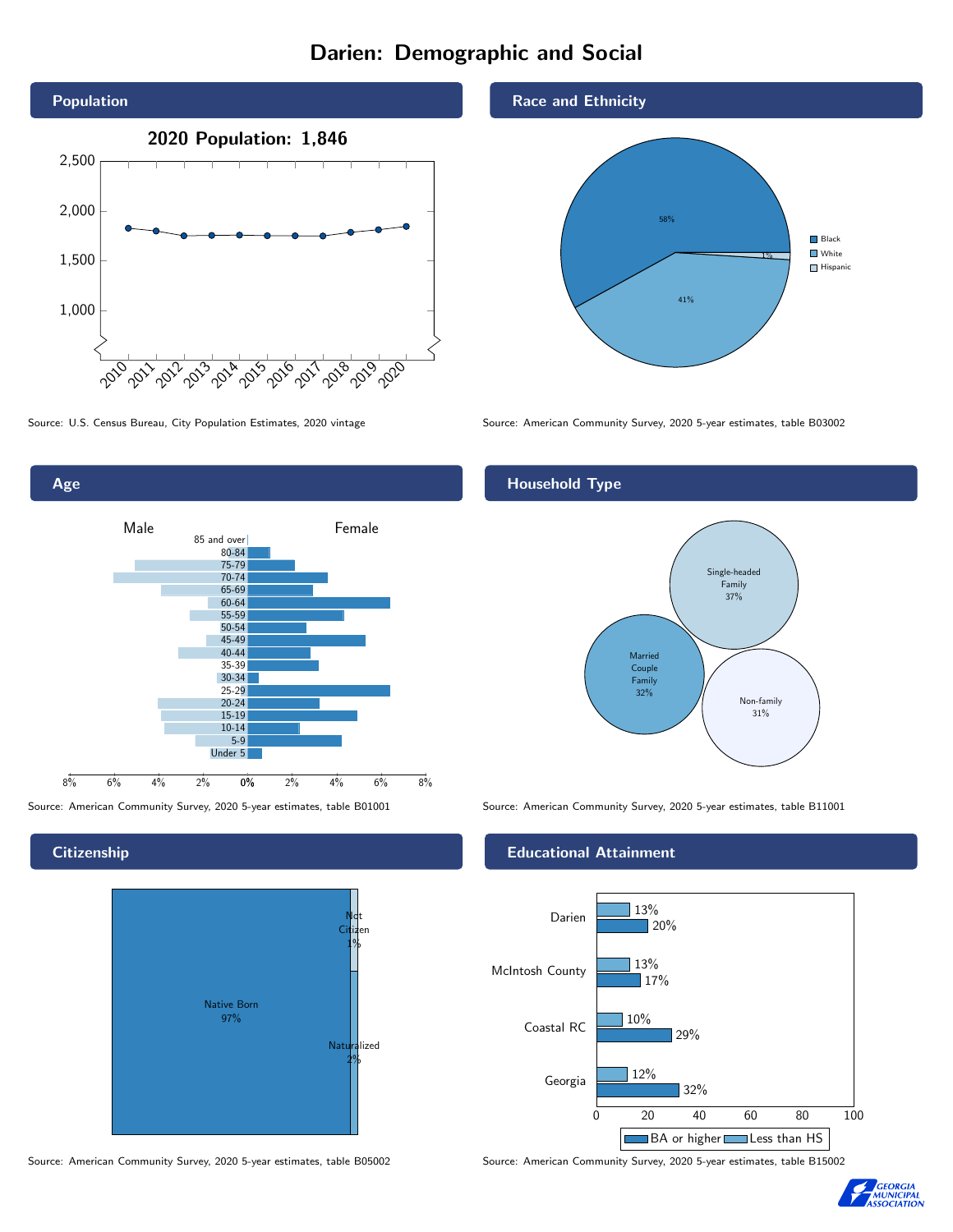# Darien: Economic



Source: American Community Survey, 2020 5-year estimates, table B23001 Note: Unemployment rate is based upon the civilian labor force.



Source: American Community Survey, 2020 5-year estimates, tables B19013 and B19025 Source: American Community Survey, 2020 5-year estimates, table B17010



Industry

| Agriculture, forestry, fishing and hunting, and mining      | $1\%$ |
|-------------------------------------------------------------|-------|
| Construction                                                | $1\%$ |
| Manufacturing                                               | 6%    |
| <b>Wholesale Trade</b>                                      | 2%    |
| Retail Trade                                                | 12%   |
| Transportation and warehousing, and utilities               | 6%    |
| Information                                                 | $0\%$ |
| Finance and insurance, real estate, rental, leasing         | 7%    |
| Professional, scientific, mgt, administrative, waste mgt    | 6%    |
| Educational services, and health care and social assistance | 29%   |
| Arts, entertainment, recreation, accommodation, food        | 15%   |
| service                                                     |       |
| Other services, except public administration                | 13%   |
| Public administration                                       | $2\%$ |

Source: American Community Survey, 2020 5-year estimates, table C24030

#### Poverty



## **Health Insurance**



Source: American Community Survey, 2020 5-year estimates, table B28002 Source: American Community Survey, 2020 5-year estimates, table B18135